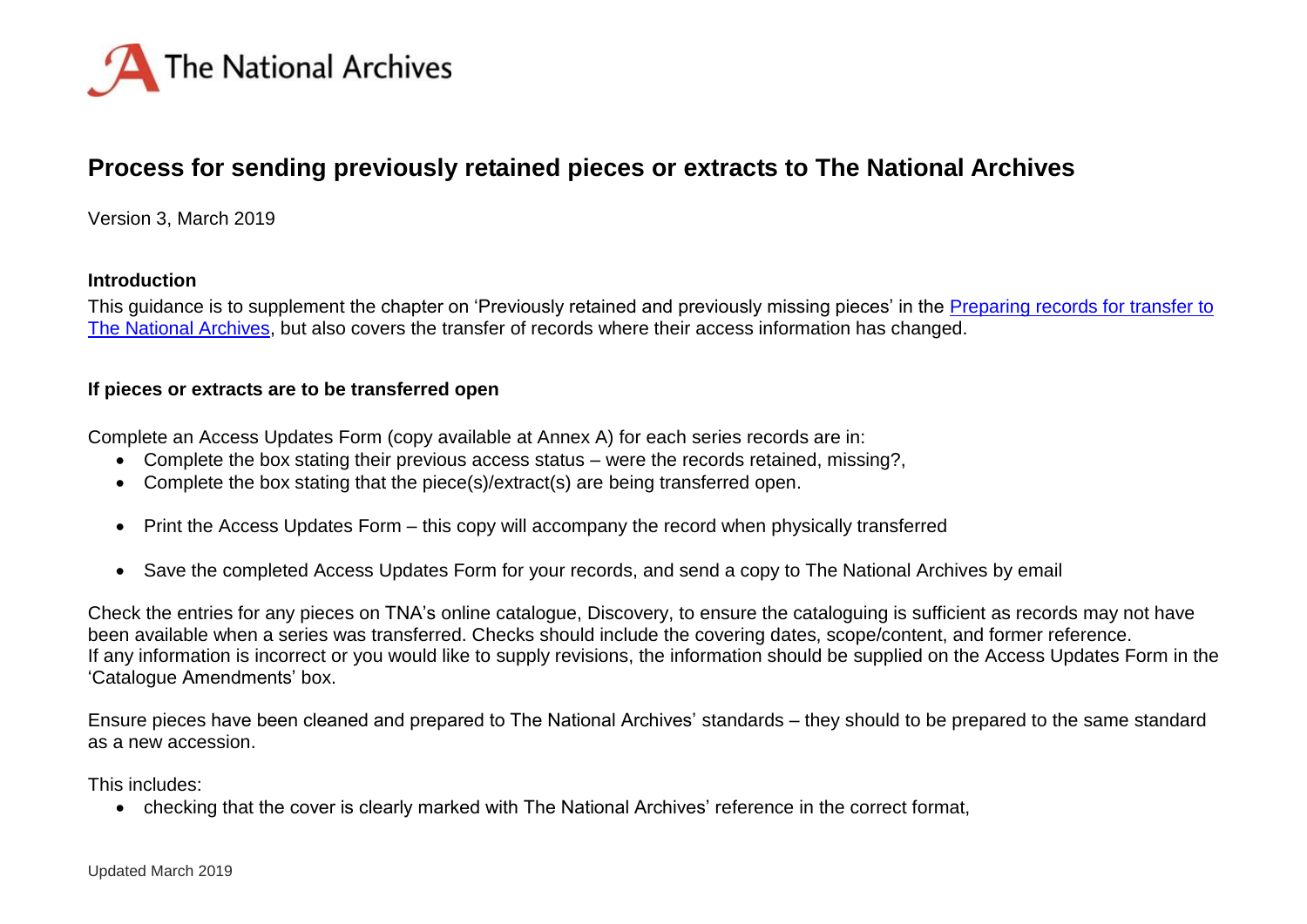Process for sending previously retained pieces or extracts to The National Archives

- the tag is long enough, and
- the file has a new cover if necessary.

### **If pieces or extracts are to be transferred closed**

Ensure closure has been applied for and approved by the Advisory Council on National Records and Archives.

Complete an Access Updates Form for each series records are in:

- Complete the box stating their previous access status were the records retained, missing,
- Complete the box stating that the piece(s)/extract(s) are being transferred closed.
- Print the Access Updates Form this copy will accompany the record when physically transferred
- Save the completed Access Updates Form for your records, and send a copy to The National Archives by email

Check the entries for any pieces on TNA's online catalogue, Discovery, to ensure the catalogue information is sufficient as records may not have been available when a series was transferred. Checks should include the covering dates, scope/content, and former reference. If any information is incorrect or you would like to supply revisions, the information should be supplied on the Transfer Form in the 'Catalogue Amendments' box.

Ensure pieces have been cleaned and prepared to The National Archives' standards – they should to be prepared to the same standard as a new accession.

This includes:

- checking that the cover is clearly marked with The National Archives' reference in the correct format, including item numbers for closed extracts,
- $\bullet$  the tag is long enough, and
- the file has a new cover if necessary.

Ensure a Green Closure Label is on the front cover and has the correct opening date on it - this date can be calculated adding the closure period to the end date of the piece, plus one year (for example if the end date of the piece is 1953, and it will be closed for 84 years (1953 + 84 + 1 =2038), therefore it will open on 1 January 2038), and closed extracts have yellow/black 'Closed extract' tape around the cover.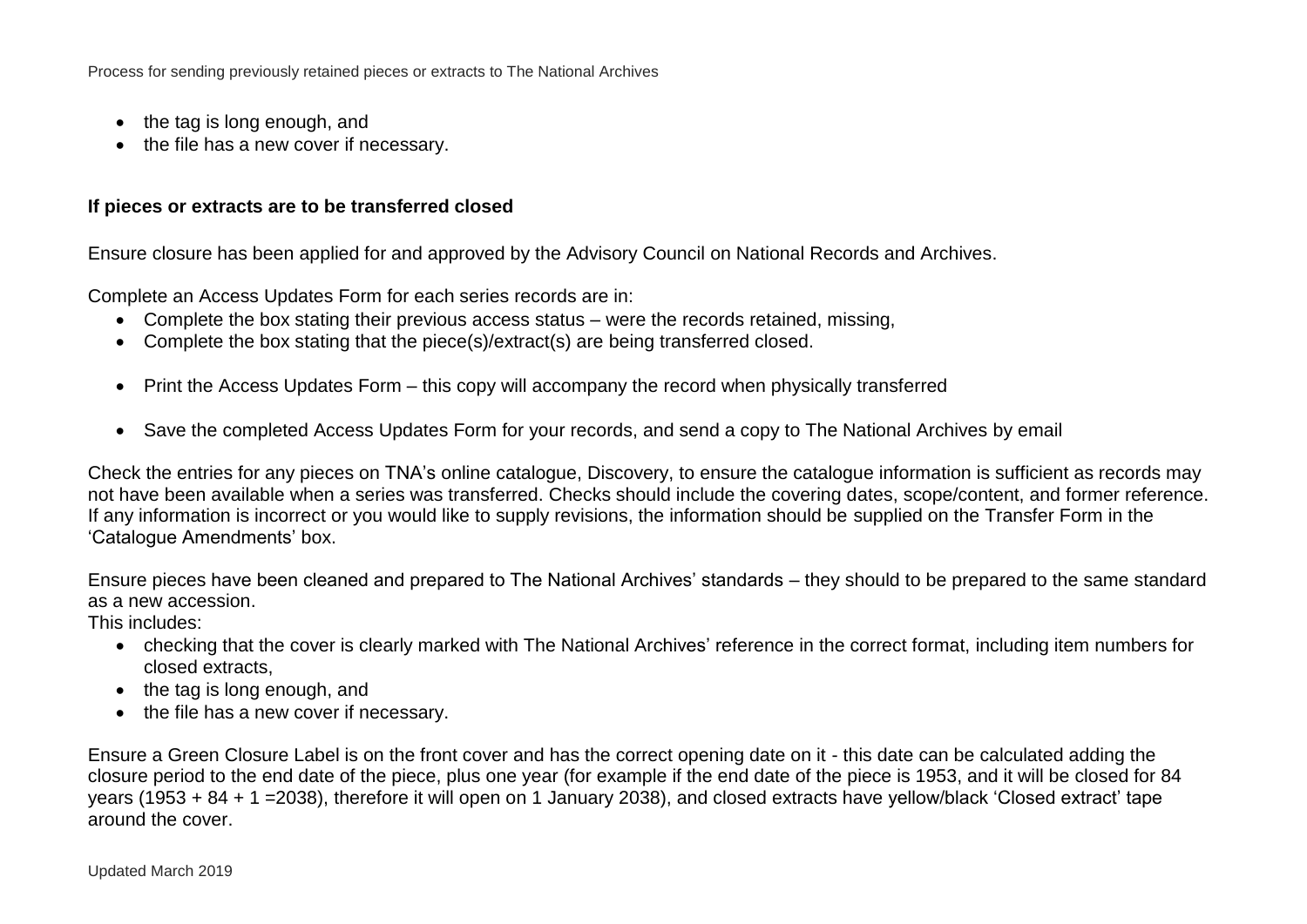TNA's online catalogue, Discovery, will be updated to show the closure information once any pieces or extracts have been received and accessioned.

### **When physically sending the records to The National Archives**

Send a copy of the Access Updates Form and expected date of delivery to [governmentorders@nationalarchives.gov.uk](mailto:governmentorders@nationalarchives.gov.uk) and [accessupdates@nationalarchives.gov.uk.](mailto:accessupdates@nationalarchives.gov.uk) This will ensure we are expecting the pieces.

Attach a printed copy of the Access Updates Form to the pieces/extracts in government pouches and send to:

Government Remote Services The National Archives Ruskin Avenue Kew, Richmond **Surrey** TW9 4DU

Pouches can be obtained from The National Archives' Government Remote Services by emailing [government.orders@nationalarchives.gov.uk.](mailto:government.orders@nationalarchives.gov.uk)

Please pack and send open and closed records in separate sealed pouches/packages. This ensures they are handled accordingly at The National Archives.

#### **If pieces or extracts are being returned closed following re-review, where closure (which was due to expire) has been extended**

Ensure closure has been applied for and approved by the Advisory Council on National Records and Archives, and TNA's online catalogue, Discovery, has been updated to show the new closure period.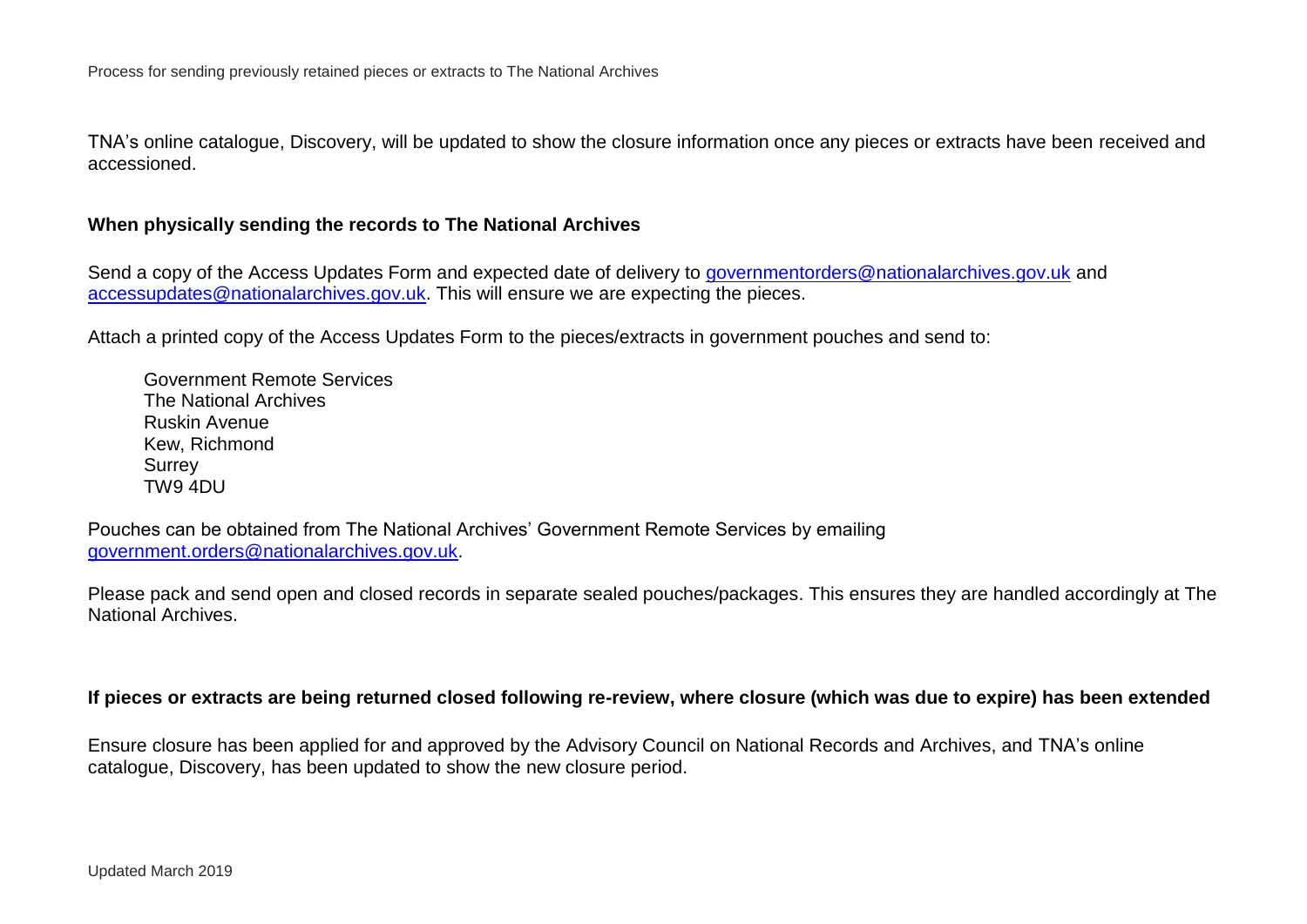Ensure a Green Closure Label is on the front cover and has the correct opening date on it – the date will be on TNA's online catalogue, Discovery, for pieces and extracts that were previously closed, and closed extracts have yellow/black 'Closed extract' tape around the cover.

Return the pieces and extracts according [Ordering and return of documents,](http://www.nationalarchives.gov.uk/documents/information-management/ordering-and-return-of-documents-procedures.pdf) but include in the 'additional comments/instructions' box that the records are for the attention of the Access Updates Team.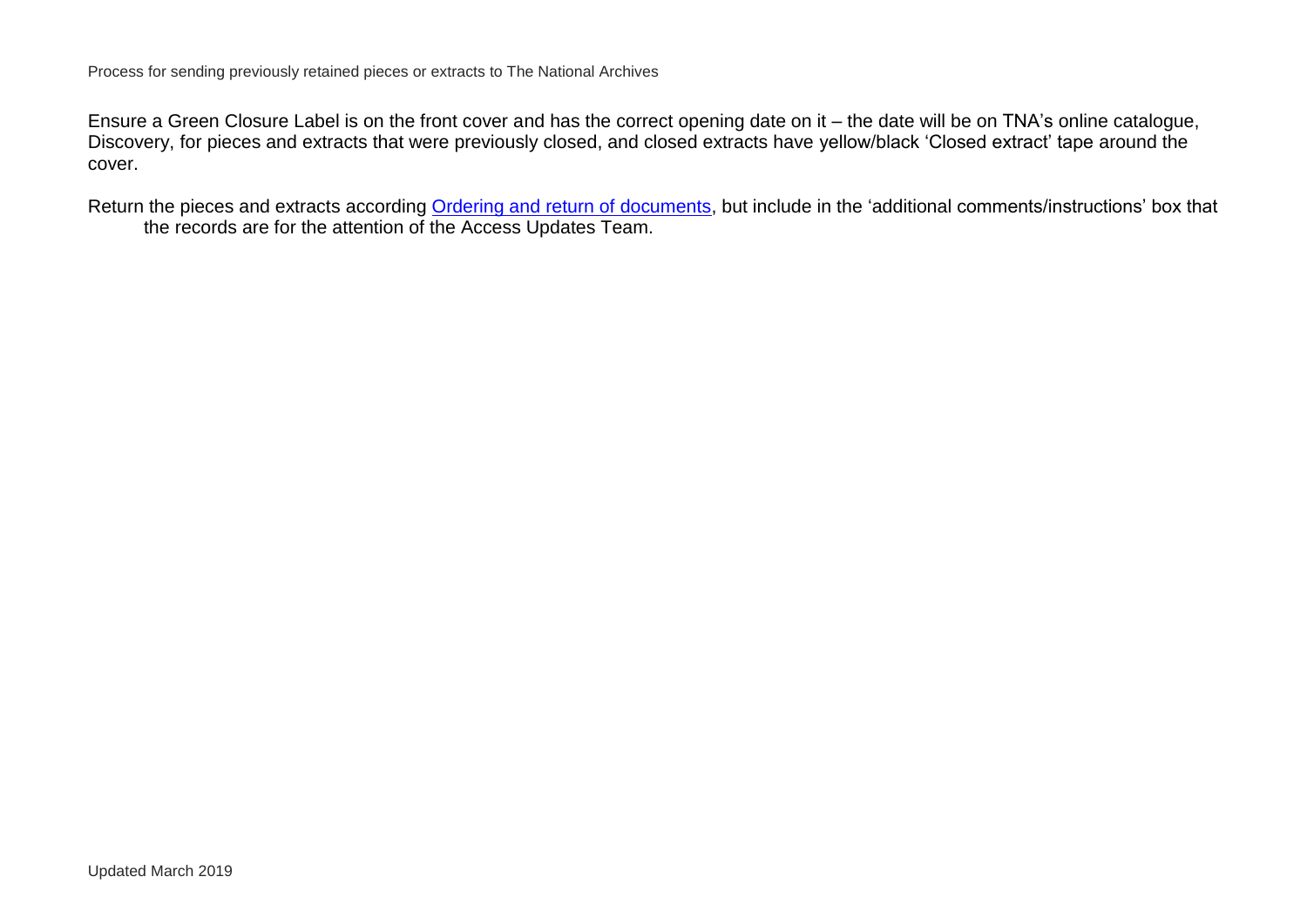# **Annex A**

# **Access Updates Form**

**This form is to be completed for the transfer of public records selected for permanent preservation, which were previously retained in department or missing at transfer**

**To be completed by the transferring department or agency (shaded cells are mandatory)**

**It should be sent to [accessupdates@nationalarchives.gov.uk](mailto:accessupdates@nationalarchives.gov.uk) and [government.orders@nationalarchives.gov.uk](mailto:government.orders@nationalarchives.gov.uk) and a copy attached to the records when they are transferred**

| <b>TRANSFERRING DEPARTMENT'S</b><br><b>REFERENCE:</b>  |  |
|--------------------------------------------------------|--|
| <b>DEPARTMENT/AGENCY</b><br><b>PROPOSING TRANSFER:</b> |  |
| <b>DATE OF TRANSFER</b>                                |  |
| <b>DRO or Person authorising</b><br><b>Transfer</b>    |  |

| <b>DEPARTMEN</b><br>T CODE &   |                       |                   |                 | <b>NUMBER OF PIECES</b> |            |
|--------------------------------|-----------------------|-------------------|-----------------|-------------------------|------------|
| <b>SERIES</b><br><b>NUMBER</b> |                       |                   | <b>EXTRACTS</b> | <b>NUMBER OF</b>        |            |
| Piece/item                     | <b>Current access</b> | <b>New access</b> |                 |                         | If closed: |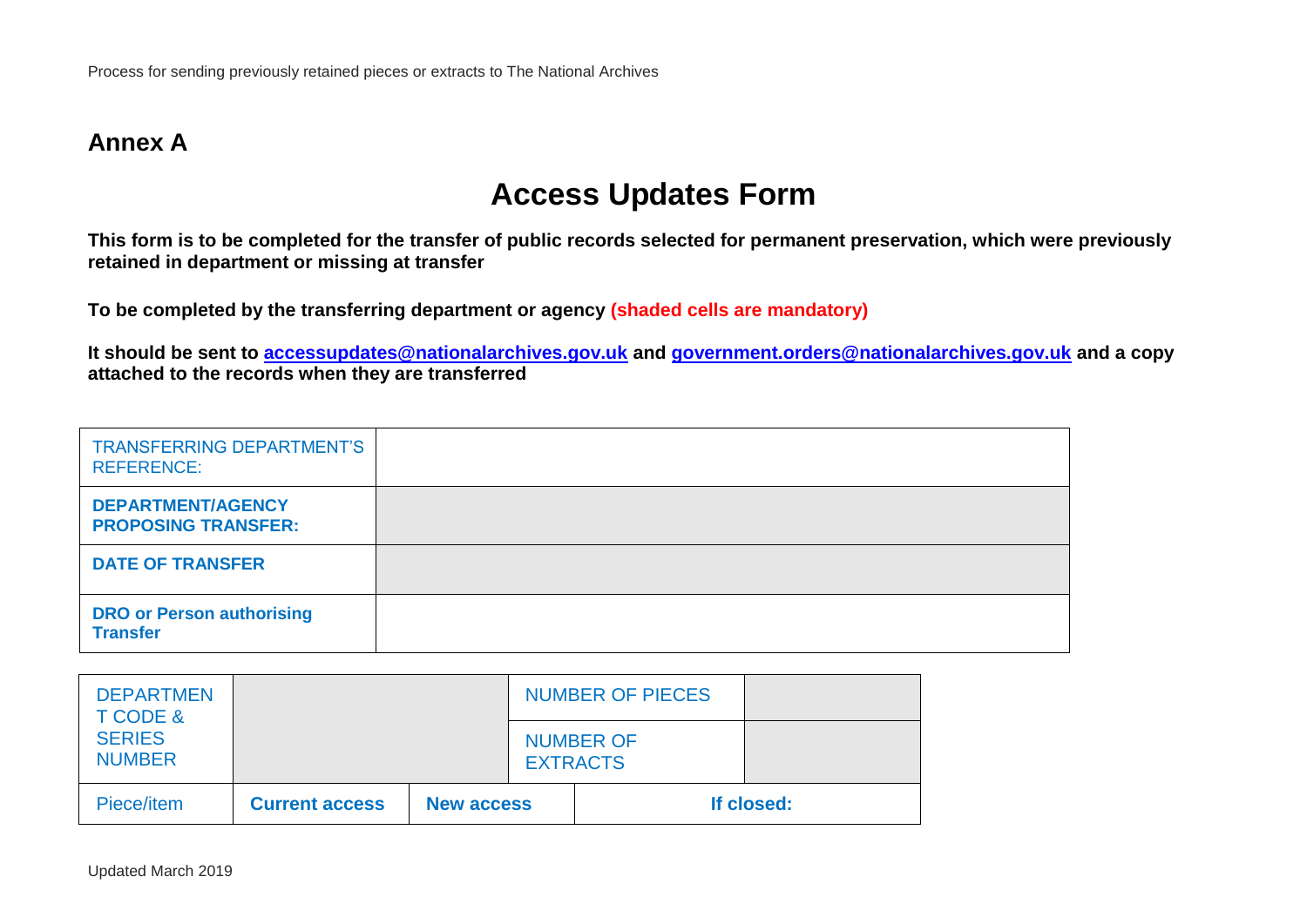Process for sending previously retained pieces or extracts to The National Archives

| number | status:<br>retained, missing,<br>closed | status:<br>open or closed | closure period | <b>FOI Schedule</b><br>number |
|--------|-----------------------------------------|---------------------------|----------------|-------------------------------|
|        |                                         |                           |                |                               |
|        |                                         |                           |                |                               |

### *Extend table as needed*

| If closed extract/s from piece (not part of transfer): |                       | If retained extract/s from piece: |                        |                                                              |
|--------------------------------------------------------|-----------------------|-----------------------------------|------------------------|--------------------------------------------------------------|
| Item number                                            | <b>Closure period</b> | <b>FOI Schedule</b><br>number     | <b>Extract details</b> | <b>Retention status:</b><br>LCI / RI number,<br>or temporary |
|                                                        |                       |                                   |                        |                                                              |
|                                                        |                       |                                   |                        |                                                              |

*Extend table as needed*

# **CATALOGUE AMENDMENTS IF REQUIRED (list pieces and information to be added to Discovery)**

| Piece/item number | Scope / content (if previously a<br>closed description) | Other catalogue information |
|-------------------|---------------------------------------------------------|-----------------------------|
|                   |                                                         |                             |
|                   |                                                         |                             |

*Extend table as needed*